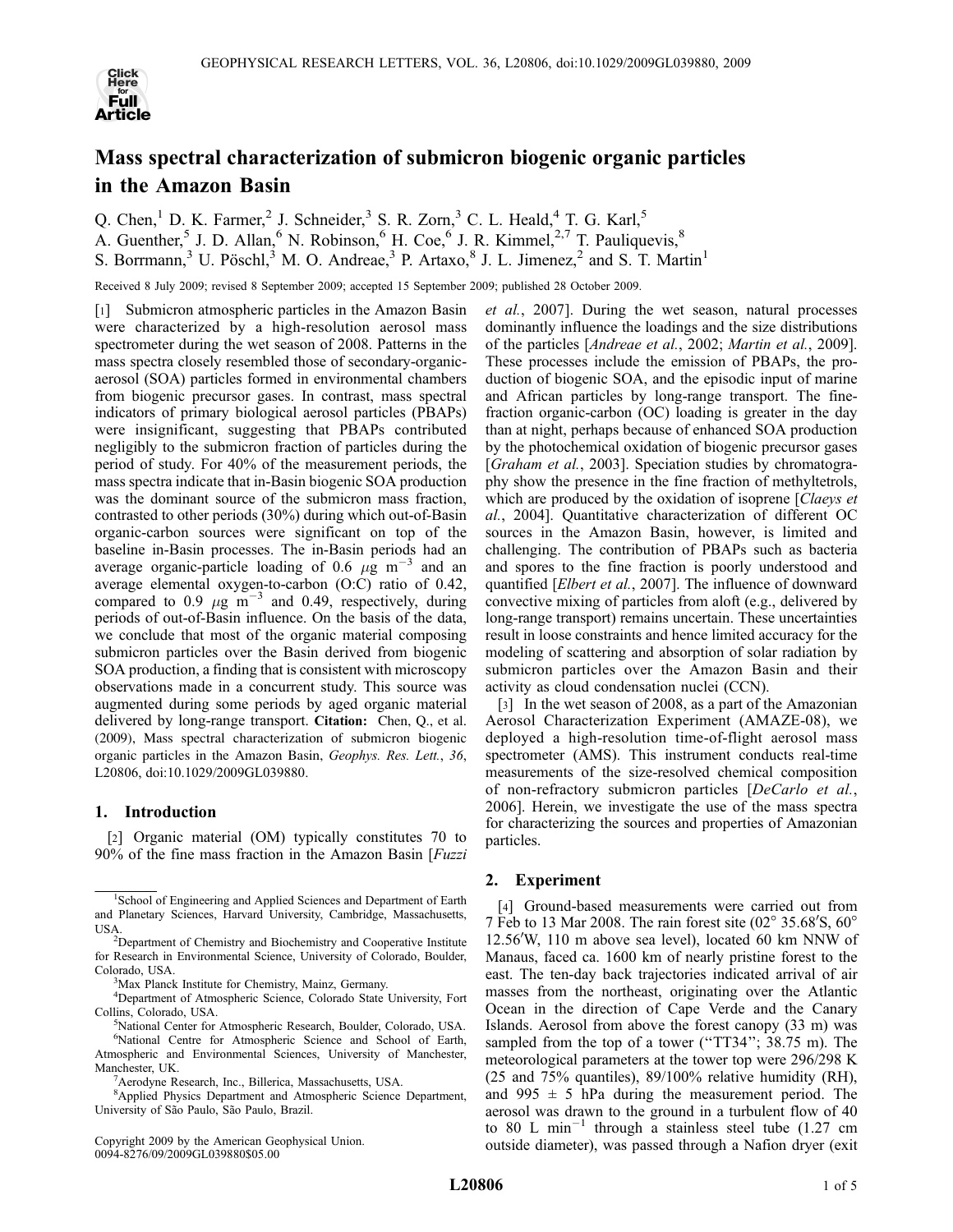

Figure 1. (a) Scatter plot of sulfate and organic mass loadings. (b) Scatter plot of signal intensities at  $m/z$  43 and  $m/z$  44 for the mass spectra of the organic material. For Figures 1a and 1b, large circles represent 12-h means of the shown 150-s data points. The classes I, II, and III are grouped by 12-h mean sulfate mass fractions of 0 to 0.12, 0.12 to 0.23, and above 0.23, respectively.

RH varied from 40% to 70%), and then was sampled by the AMS. Most of the results in this paper pertain to the data set collected using this AMS, but a second AMS operated by MPI-C sampled on a laminar-flow line (20 to 35% RH). The major results reported in this paper were confirmed by co-analysis of the MPI-C data set.

[5] The AMS data were processed by standard methods (see auxiliary material).<sup>1</sup> The mass loadings were adjusted to standard temperature and pressure (STP;  $273$  K and  $10<sup>5</sup>$  Pa), which were approximately 10% greater than those at ambient conditions. A value of 1.0 was used for the AMS collection efficiency (a factor which potentially corrects for undetected particle mass) on the basis of the observation of liquid-like organic particles by microscopy [Sinha et al., 2009]. With this collection efficiency, the campaign-average sulfate loading measured by the AMS (0.15  $\pm$  0.03  $\mu$ g m<sup>-3</sup> ;  $\leq$ 1  $\mu$ m) agreed within uncertainty with measurements made by ion chromatography (0.21  $\pm$  0.06  $\mu$ g m<sup>-3</sup>; <2  $\mu$ m) and particle-induced X-ray emission (0.24  $\pm$  0.05  $\mu$ g m<sup>-3</sup>; <2  $\mu$ m) for filter samples. For comparison, the average sulfate loading measured in four previous campaigns ranged from 0.17 to 0.26  $\mu$ g m<sup>-3</sup> in the wet season (cf. *Martin et al.*, 2009, Table 3). The campaign-average OM loading measured by the AMS was  $0.7 \pm 0.3$   $\mu$ g m<sup>-3</sup> (<1  $\mu$ m). This loading is at the low end of the range of 1.0 to 2.0  $\mu$ g m<sup>-3</sup> (<2.5  $\mu$ m; OM:OC = 1.7) reported in the previous campaigns [*Fuzzi et al.*, 2007] (see auxiliary material for further explanation).

[6] For the analysis herein, 12-h mean daytime (06:00 to 18:00) and nighttime (18:00 to 06:00) mass loadings were calculated from the AMS data. Periods having low data coverage during a 12-h averaging time were removed. Measurement periods that were influenced by changes in local winds that could have caused the exhaust of the on-site power generator or regional anthropogenic outflow from Manaus to arrive at the tower were also excluded. Elemental oxygen-to-carbon (O:C) and hydrogen-to-carbon (H:C) ratios were calculated using 12-h high-resolution mass spectra [Aiken et al., 2008].

## 3. Results and Discussion

[7] Correlative behavior between submicron organic and sulfate loadings, given the greater existing knowledge concerning the processes controlling sulfate and its precursors in the Amazon Basin, can give insight into the processes that influence the organic content. Sulfate is the predominant inorganic constituent of wet-season Amazonian particles [Fuzzi et al., 2007]. Approximately 0.05  $\mu$ g  $m^{-3}$  of the sulfate loading (<2  $\mu$ m) has been attributed to in-Basin biogenic sources derived from sulfur-containing gases (e.g., DMS and  $H_2S$ ) emitted from the rain forest ecosystem [Andreae et al., 1990]. Sulfate loading above the ecosystem baseline occurs by out-of-Basin advective input of both marine-derived sulfate from the Atlantic Ocean and combustion-derived sulfate from Africa.

[8] During AMAZE-08, organic and sulfate loadings are well correlated within classes (Figure 1a). A histogram of sulfate mass fraction shows three modes (Figure S1), and consequently three classes I, II, and III of data points are colored in Figure 1 for low, moderate, and high sulfate mass fractions. The stratification by sulfate mass fraction further categorizes well the mass spectra of the organic material (Figure 1b). The ratio of the signal intensity at  $m/z$  44 to that at  $m/z$  43, which are the most intense in the organic mass spectra, is constant within uncertainty for each class. An elevated 44-to-43 ratio has been suggested as an indicator of more oxidized organic material [Shilling et al., 2009]. As a group, the organic mass spectra within class I are selfsimilar and likewise within class III. Self-similarity is

<sup>&</sup>lt;sup>1</sup>Auxiliary materials are available in the HTML. doi:10.1029/ 2009GL039880.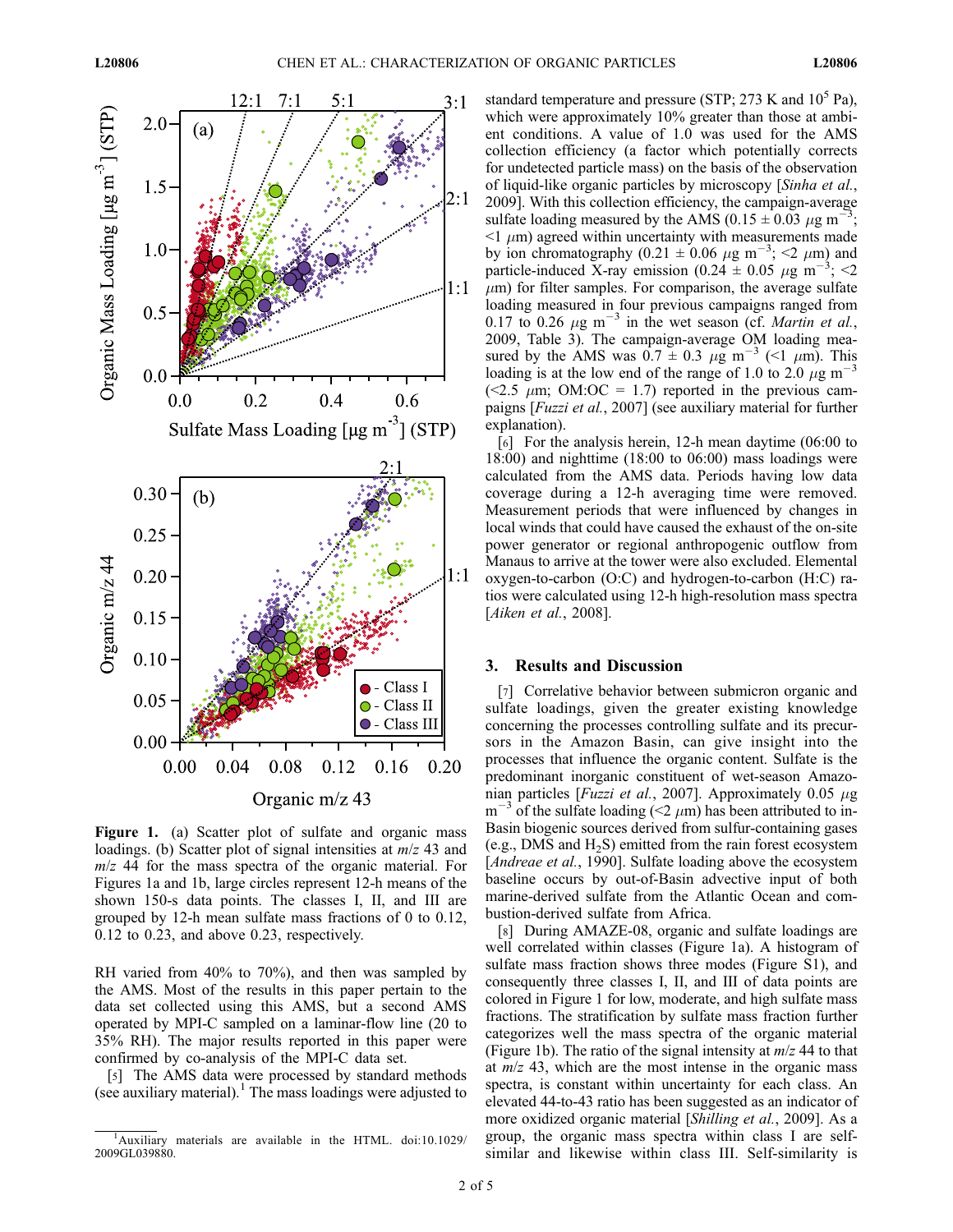

**Figure 2.** (a-b) Organic mass spectra representative of class I and III periods. Shown by coloring on the lines at each nominal  $m/z$  value are the relative contributions of the "C<sub>x</sub>H<sub>v</sub>", "C<sub>x</sub>H<sub>v</sub>O<sub>z</sub>", "OH", "C<sub>x</sub>H<sub>v</sub>N<sub>p</sub>", and "C<sub>x</sub>H<sub>v</sub>O<sub>z</sub>N<sub>p</sub>" families, as obtained by analysis of the high-resolution mass spectra. The shown mass-to-charge  $(m/z)$  ratios are truncated at 100, and the higher  $m/z$  values contribute no more than 5% to the total organic signal. Inset pie charts represent the period-average chemical composition. (c) A difference plot of the class I and class III spectra shown in Figures 2a and 2b.

defined by the criterion that the standard deviations of the relative intensities of prominent peaks are mostly within 15%, although there are a few exceptions (cf. Table S1). The spectra of class II can be divided into two sub-classes, one of which is similar to that of class I and the other to that of class III.

[9] These classifications can be associated with sources of the organic material. For instance, in-Basin biogenic SOA production can be concluded as the dominant source of submicron material during class I periods. The mass spectra (Figure 2a) have similar major peaks as those of laboratory SOA particles formed from the oxidation of individual biogenic precursors [Bahreini et al., 2005; Shilling et al., 2009]. High-resolution mass spectra of SOA particles, obtained in the Harvard Environmental Chamber (unpublished data) for the oxidation of isoprene, the monoterpene  $\alpha$ -pinene, and the sesquiterpene  $\beta$ -caryophyllene, can be linearly combined to largely reproduce the patterns observed in AMAZE-08. The O:C ratio, which ranged from 0.39 to 0.45 (avg. 0.42; OM:OC  $\approx$  1.71) during class I periods, is also similar to that of laboratory SOA particles at realistically-low precursor concentrations (e.g., 0.40 to 0.45 by Shilling et al. [2009]). For comparison, urbancombustion primary emissions  $(O:C < 0.10)$  and aged regional particles (O:C  $\approx$  0.9) observed nearby Mexico

City had significantly different values [Aiken et al., 2008]. The conclusion is that, even though the molecular details are expected to have differences owing to the greater complexity of Amazonian production pathways (e.g., emissions and reactions) compared to laboratory processes, overall properties like the O:C ratio can still be similar. The explanation may be that volatility influences the partitioning between gas and particle phases and that a predictive factor of volatility can be the O:C ratio within many molecular classes.

[10] Some other plausible alternatives to an in-Basin SOA origin for class I particles, such as regional biomass burning, emissions of PBAPs, or an out-of-Basin influence, can be considered but ruled out. The mean sulfate loadings were below 0.1  $\mu$ g m<sup>3</sup>, a threshold value that is conservatively consistent with in-Basin sources (i.e., twice  $0.05 \mu$ g  $m$ <sup>-</sup> <sup>3</sup> taking into account uncertainty), thereby ruling out a significant out-of-Basin influence. The relative intensity of  $m/z$  60, which is a fragment of levoglucosan and related species and serves as a marker of biomass burning, was less than 0.3% during AMAZE-08 and therefore indicating the absence of a significant influence of regional emissions from biomass burning [Docherty et al., 2008]. In support, measurements using a PTR-MS during AMAZE-08 recorded benzene-to-acetonitrile ratios varying from 0.0 to 0.3, effectively setting a ten-day lower limit based on photochemical aging since the last exposure of an air mass to tropical biomass burning (i.e., a typical ratio of 1.0 at emission [Karl et al., 2007]).

[11] Comparison of the mass spectra for model PBAPs (J. Schneider, unpublished data) to those for AMAZE-08 shows that characteristic peaks, such as  $m/z$  60, 61, and 73 for carbohydrates like sugar alcohols and  $m/z$  30, 42, and 56 for amino acids, constitute no more than 5% of the organic material during AMAZE-08. Furthermore, nitrogencontaining peaks expected for amino acids are negligibly present in the high-resolution mass spectra (cf. Figures 2a and 2b). Collaborators in AMAZE-08 imaged submicron particles collected on filters and observed that spherical organic particles that appear as liquid droplets are the main population [Sinha et al., 2009], a result which is consistent with a dominant presence of biogenic SOA particles and a minor contribution of PBAPs to the submicron fraction.

[12] In contrast to class I periods, elevated mean sulfate loadings (i.e., 0.2 to 0.6  $\mu$ g m<sup>-3</sup>) suggest a significant contribution from out-of-Basin sources during class III periods. This contribution is further supported by the similarity of a representative organic mass spectrum (Figure 2b) to those of aged rural particles [Zhang et al., 2005] and freetroposphere particles [Hock et al., 2008]. A difference mass spectrum between class I and III highlights an elevated relative intensity at  $m/z$  44 (Figure 2c), suggesting a contribution by highly oxidized materials [Zhang et al., 2005]. The overall O:C ratio correspondingly increased during class III periods, with a range of 0.46 to 0.53 (avg. 0.49; OM:OC  $\approx$  1.79). Good candidates for the sources of these oxidized materials include emissions from African biomass burning [see *Capes et al.*, 2008, Figure 9d] and possibly the Atlantic Ocean, followed by in- and out-ofcloud photo- and oxidant processing during transport.

[13] Diel profiles shown in Figure 3 for AMAZE-08 are consistent with the above descriptions. The surface loadings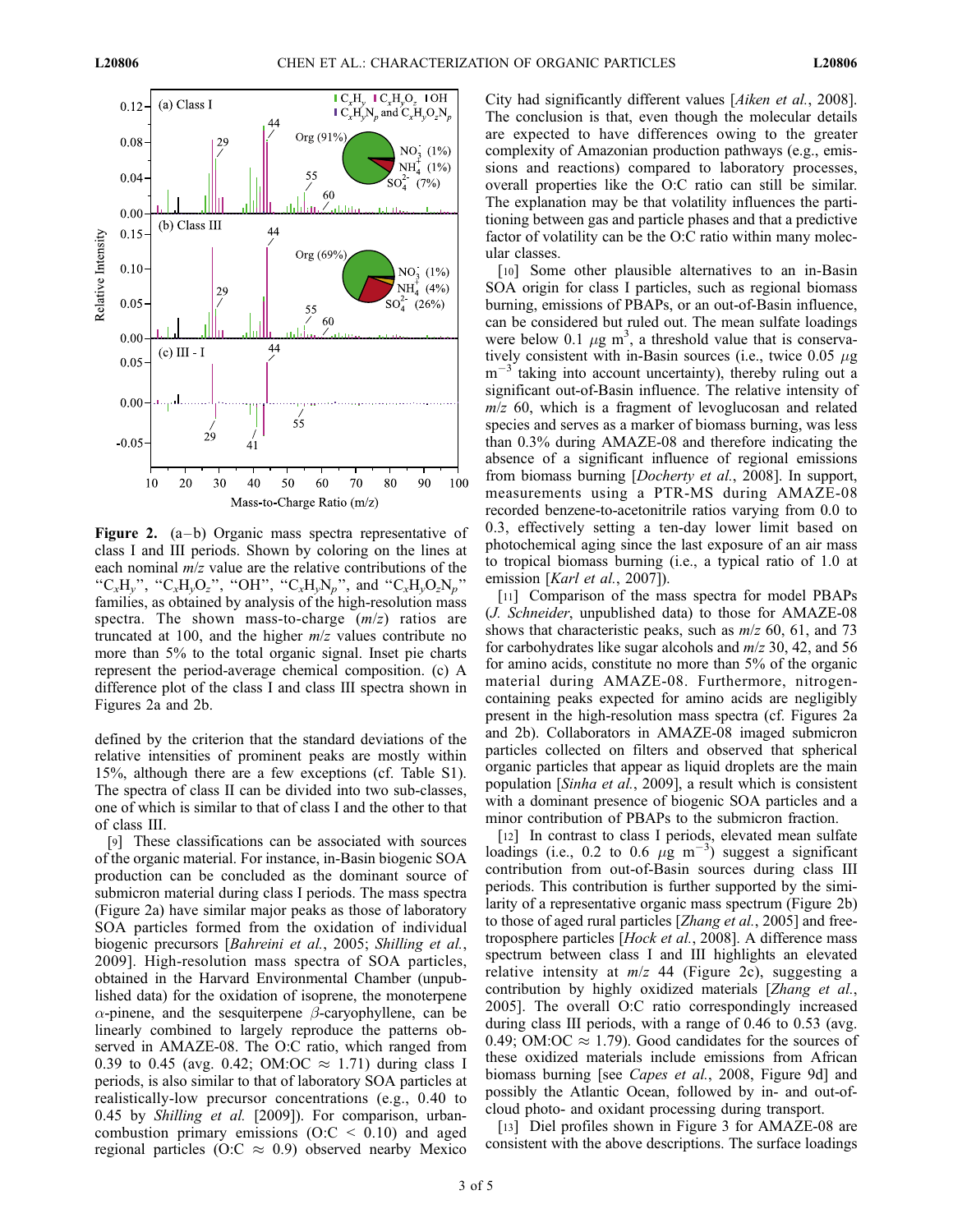

Figure 3.  $(a - b)$  Diel profiles of the organic loading during class I and III periods. (c) Diel profiles of the concentrations of isoprene and monoterpenes obtained using protontransfer-reaction mass spectrometry (PTR-MS) [Karl et al., 2009].

in the morning are influenced by the residual layer of the previous day (i.e., formed above the nocturnal boundary), day-to-day variability of boundary layer depth, and nighttime rainfall. For class I periods (Figure 3a), a doubling of the organic loading from the morning to the afternoon and a decline from the late afternoon to next morning are suggestive of photochemically initiated emissions and SOA production. The maximum (16:00; Figure 3a) is consistent with an earlier increase in the concentrations of isoprene and monoterpenes (13:00-15:00; Figure 3c), which are SOA precursor gases. The diel invariance of the m/z 44-to-43 ratio suggests a single source (Figure S2a), and its value (ca. 1.0) indicates little atmospheric aging. In comparison, for class III periods the  $m/z$  44-to-43 ratio increases from approximately 1.3 to 2.0 in the morning and then maintains a steady state (Figure S2b), supporting the explanation of daytime convective downward mixing of aged organic particles from aloft. Consistent with this explanation, the organic loading increases more in the morning during class III than class I periods and then maintains an apparent steady state for the rest of the day (Figure 3b). The sulfate

loading shows a similar but even stronger diel trend, providing further indication to the importance of long-range transport during class III periods (Figure S2d).

[14] In contrast to the clear stratifications of mean sulfate loadings of <0.1 and >0.1  $\mu$ g m<sup>-3</sup> during class I and III periods, respectively, the sulfate loading ranges from 0.06 to 0.47  $\mu$ g m<sup>-3</sup> during class II periods. The organic mass spectra are also better represented by two bifurcating branches, one closer to the spectra of class I and the other to that of class III, rather than as an average. The O:C ratios range from 0.37 to 0.55. Class II periods can therefore be explained as mixed periods during which the out-of-Basin influence is significant yet not fully emergent. For the period of study, we classify 40% of the time as dominantly affected by in-Basin sources, 30% as strongly influenced by out-of-Basin sources on top of the baseline in-Basin sources, and the remainder as having a significant but weaker out-of-Basin influence.

[15] The measurements reported herein can be put into greater context by comparison with the predictions of a chemical transport model. GEOS-Chem was employed (see auxiliary material) to simulate the loadings at the site during the time period of AMAZE-08. The simulated average organic loading was 35% lower than the measurement. This underprediction is several-fold smaller than simulationmeasurement comparisons made for anthropogenically influenced regions [e.g., Volkamer et al., 2006]. Although the reduction in the underprediction for the natural conditions of AMAZE-08 is encouraging as a metric for confidence in the accuracy and completeness of the underlying physics and chemistry of the simulation, the possibility of fortuitous cancelling of errors must be considered [Capes et al., 2009]. Many uncertainties remain in the simulation, including the identification and emission rates of biogenic SOA precursors, the formation mechanisms (e.g., heterogeneous and aqueous processes), the accuracy of the included oxidant radical cycle to the Amazonian boundary layer [Lelieveld et al., 2008], and the SOA particle mass yields [Shilling et al., 2009].

[16] In summary, this paper presents the first real-time mass spectrometric measurements of the chemical composition of submicron Amazonian particles. The particles were largely composed of sulfate and organic material, having a campaign-average organic mass fraction of 0.78. The results further show that biogenic SOA production can dominate the submicron organic loading during times of diminished out-of-Basin influence. SOA production is expected to occur both in the gas and particle phases and in cloud waters, and this production is expected to strongly influence the size distribution and the chemical composition of submicron particles in the Amazon Basin, in turn regulating the CCN and optical properties of the particle population. During time periods of strong out-of-Basin influence, the organic loading increased on average from 0.6 to 0.9  $\mu$ g  $m<sup>23</sup>$  (i.e., +50%). The material was also more oxidized, and this altered composition might be hypothesized to influence the physical or reactive properties of the particles.

[17] **Acknowledgments.** Support was received from the U.S. National Science Foundation, the German Max Planck Society, and Brazilian CNPq and FAPESP agencies. QC acknowledges a NASA Earth and Space Science Fellowship. DKF acknowledges a NOAA Global Change Fellowship.